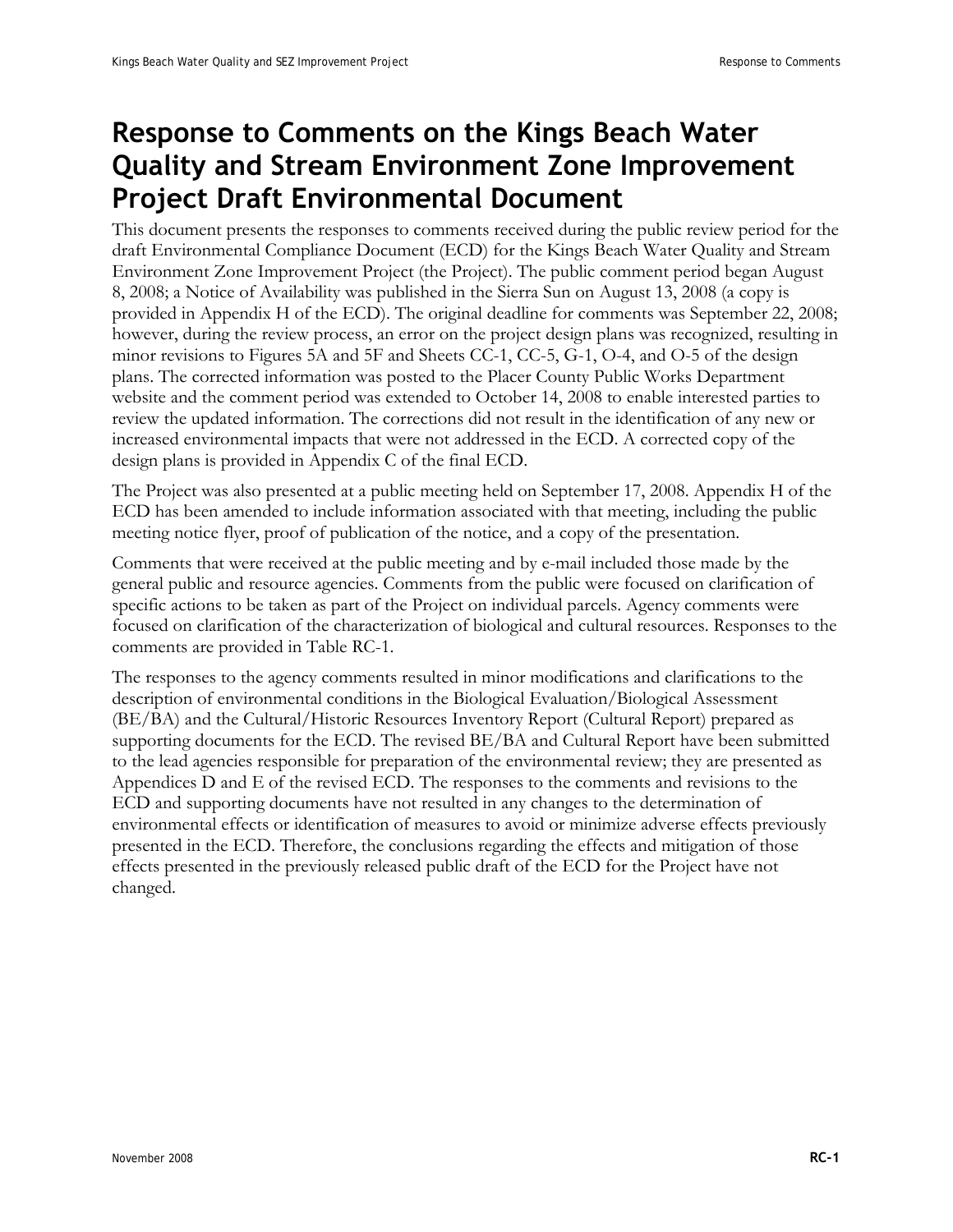|                            | Table RC-1. Responses to Comments on Kings Beach Water Quality and Stream Environment Zone Improvement Project Environmental |  |  |
|----------------------------|------------------------------------------------------------------------------------------------------------------------------|--|--|
| <b>Compliance Document</b> |                                                                                                                              |  |  |

| Source of<br><b>Comment</b> | <b>Commenter</b><br>(and Affiliation)       | <b>Commenter Contact Info</b>          | <b>Comment</b>                                                                                                                                                                                                                                         | <b>Response to Comments</b>                                                                                                                                                                                                                                                                                                                                                                                                                                                                                                                                                                                                                                                                                                                                                                                                                                                                                                                                                             |
|-----------------------------|---------------------------------------------|----------------------------------------|--------------------------------------------------------------------------------------------------------------------------------------------------------------------------------------------------------------------------------------------------------|-----------------------------------------------------------------------------------------------------------------------------------------------------------------------------------------------------------------------------------------------------------------------------------------------------------------------------------------------------------------------------------------------------------------------------------------------------------------------------------------------------------------------------------------------------------------------------------------------------------------------------------------------------------------------------------------------------------------------------------------------------------------------------------------------------------------------------------------------------------------------------------------------------------------------------------------------------------------------------------------|
| Email                       | Dana Ash                                    | sierralover@gmail.com                  | We want to know what the plans are for the parcel next to us<br>(NW corner of Steelhead and Coon). If you do put the water<br>underground, how much will the project disrupt the parcel in<br>either direction of the culvert? Ten feet? Fifteen feet? | The parcel located on the NW corner of Coon St. and<br>Steelhead Ave. is APN 090-111-017-000 and owned by the<br>State of CA. To relieve parking pressure along Coon Street,<br>staggered boulder barriers are proposed along Coon Street.<br>Also to convey storm water runoff, curb and gutter is proposed<br>along the south and east roadside shoulders of the roadway<br>and parcel border. The adjacent parcel to the west (APN 090-<br>111-002-000) will collect the curb and gutter runoff along with<br>surface flows and convey water under Steelhead Ave (south)<br>towards a county owned parcel at the NW corner of Coon St.<br>and Golden Ave. and eventually to the lake. In this location<br>water is not proposed to be placed underground, other than at<br>the Coon Street SEZ crossing of Steelhead Ave. where the<br>flow will be routed into the existing piping system at the<br>crossing.<br>No changes to the ECD are necessary in response to the<br>comment. |
| Public<br>Comment<br>Sheet  | Jim Phelan<br>(Tahoe Yacht<br>Harbor, LLC.) | P.O. Box 6510,<br>Tahoe City, CA 96145 | Property concerned 810 Coon Street Boat Storage<br>Warehouse. I would appreciate a closer look at what facilities<br>will be installed on our property.                                                                                                | The parcel in question is located on the eastern side of Coon<br>St. between Speckled Ave. and Cutthroat Ave. (APN 090-094-<br>018-000). The northern boundary of the parcel in question will<br>have curb and gutter collecting runoff from Speckled Ave.<br>Within the Coon St. right-of-way, north of the driveway<br>entrance to the parcel, a rock bowl is proposed to<br>collect/infiltrate/ and slow down velocities before entering an<br>existing storm drain pipe under the driveway. Within the<br>Cutthroat Ave. right-of-way, along the south side of the parcel,<br>a grass-lined swale is proposed. The swale will collect runoff<br>and capture sediment before conveying water through a storm<br>drain under Cutthroat Ave. (south) and onto a CTC-owned<br>parcel.<br>No changes to the ECD are necessary in response to the<br>comment.                                                                                                                             |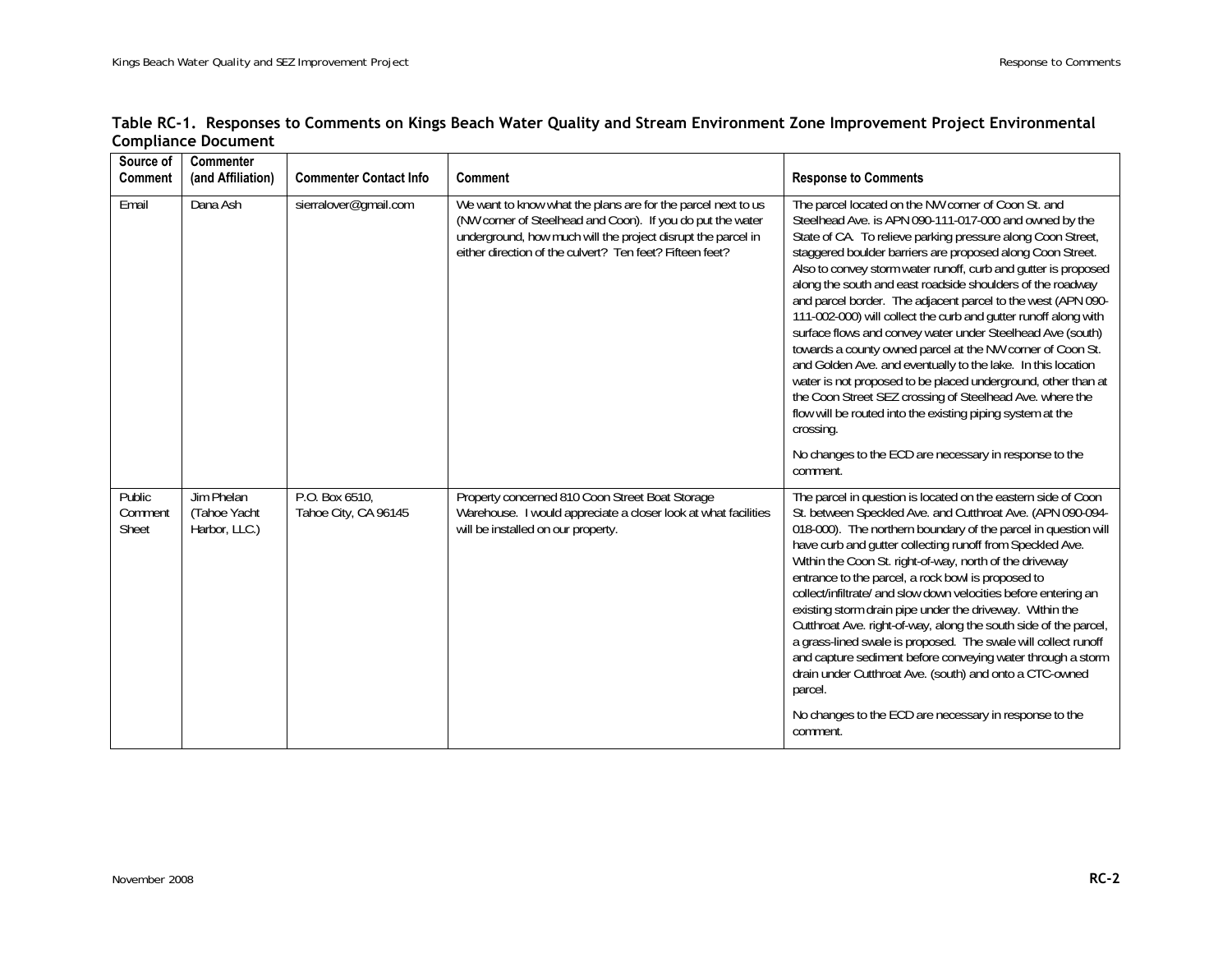| Public<br>Comment<br>Sheet | Dave Shelton<br>(Shelton Family,<br>LLC) | P.O. Box 4<br>Tahoe City CA 96145<br>583-2805<br>ds@david-shelton.com | Comment 1) Would reduction in velocities on Griff Creek result<br>in an expansion of potential flooding?                              | Response to 1) Proposed secondary channels, which<br>decrease velocities in the main channel, would increase<br>dispersion within the existing floodplain of Griff Creek on a<br>more regular basis (i.e., during more frequent storm events).<br>The potential for flooding, beyond the existing condition<br>flooding, during a catastrophic event (e.g., a 100-year flood)<br>would not increase. |
|----------------------------|------------------------------------------|-----------------------------------------------------------------------|---------------------------------------------------------------------------------------------------------------------------------------|------------------------------------------------------------------------------------------------------------------------------------------------------------------------------------------------------------------------------------------------------------------------------------------------------------------------------------------------------------------------------------------------------|
|                            |                                          |                                                                       |                                                                                                                                       | No changes to the ECD are necessary in response to the<br>comment.                                                                                                                                                                                                                                                                                                                                   |
|                            |                                          |                                                                       | Comment 2) If so would flooding be increased beyond limits of<br>current FEMA studies and map amendments?                             | Response to 2) No flooding areas would extend beyond the<br>current FEMA flood hazard delineations.                                                                                                                                                                                                                                                                                                  |
|                            |                                          |                                                                       |                                                                                                                                       | No changes to the ECD are necessary in response to the<br>comment.                                                                                                                                                                                                                                                                                                                                   |
|                            |                                          |                                                                       | Comment 3) Will there be a FEMA map amendment as a<br>result of this project?                                                         | Response to 3) If flooding is not going go beyond the current<br>FEMA boundaries, there should be no need to amend the<br>current boundary.                                                                                                                                                                                                                                                          |
|                            |                                          |                                                                       |                                                                                                                                       | No changes to the ECD are necessary in response to the<br>comment.                                                                                                                                                                                                                                                                                                                                   |
|                            |                                          |                                                                       | Comment 4) That could affect property values. Do participating<br>agencies assume any responsibility for expanded flood<br>influence? | Response to 4) Participating agencies do not take<br>responsibility for catastrophic flooding events. All designs and<br>concurrent construction of improvements are to be designed<br>and operated in accordance with the Placer County Drainage<br>Manual.                                                                                                                                         |
|                            |                                          |                                                                       |                                                                                                                                       | No changes to the ECD are necessary in response to the<br>comment.                                                                                                                                                                                                                                                                                                                                   |
|                            |                                          |                                                                       | Comment 5) Is an expansion of flood areas considered an<br>adverse impact?                                                            | Response to 5) Expansion of flooding areas beyond the<br>current FEMA areas would be considered an adverse impact.<br>However, since this is not the case on the proposed Griff<br>Creek improvements, there is no adverse impact.                                                                                                                                                                   |
|                            |                                          |                                                                       |                                                                                                                                       | No changes to the ECD are necessary in response to the<br>comment.                                                                                                                                                                                                                                                                                                                                   |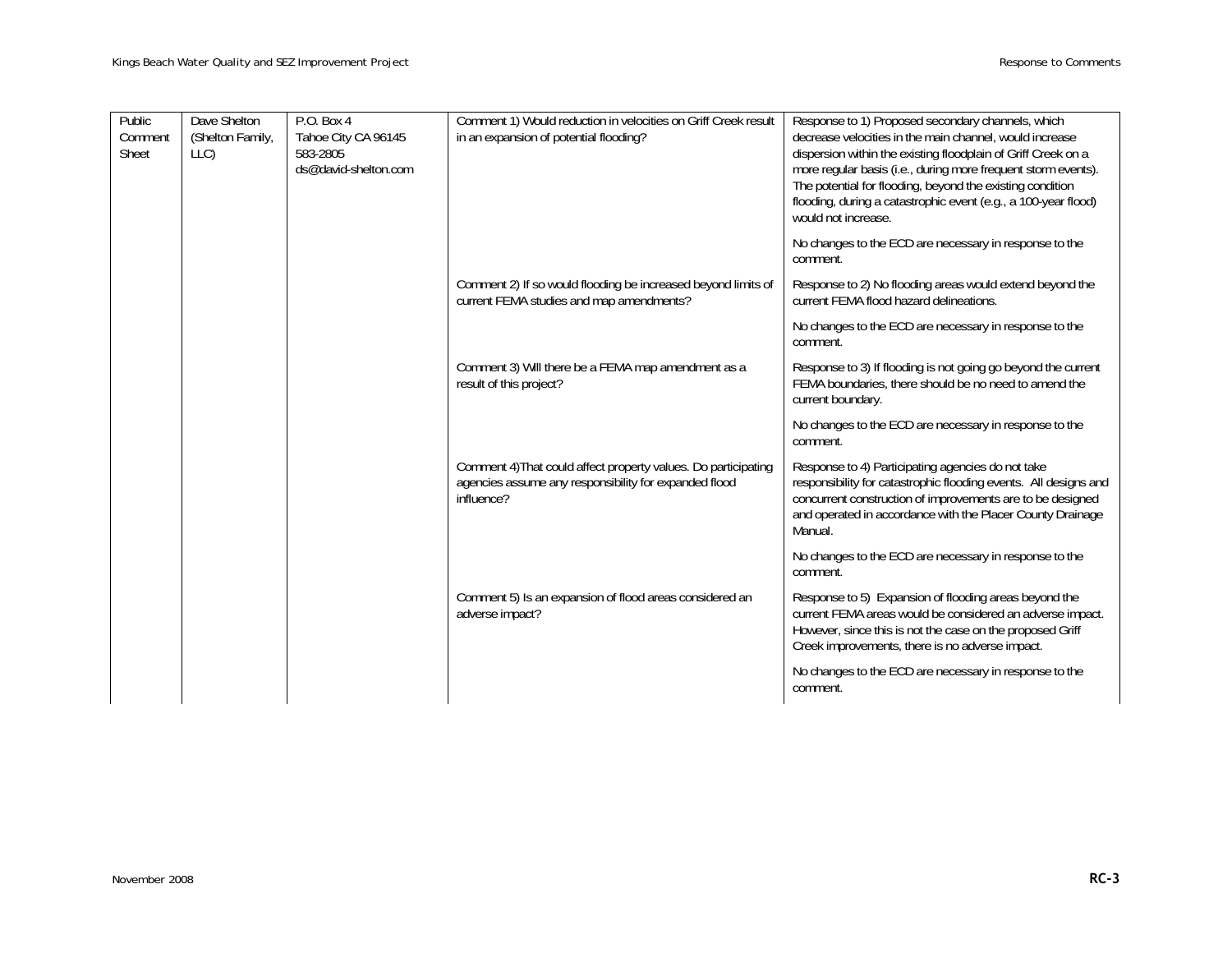|       |                                                     |                                                                      | Comment 6) Are there alternatives to curb and gutter?<br>Vulnerable to snow removal. Urban rather than rural<br>aesthetic.                                                              | Response to 6) Yes there are a few alternatives to curb and<br>gutter in certain situations. These alternatives included:<br>asphalt swales, rock lined channels, grass lined channels,<br>porous concrete road shoulders, etc. Conveying water along<br>the sides of the roadway and not eroding roadway shoulders<br>and compromising the roadway integrity is difficult in an alpine<br>environment. This tends to be the case in the Kings Beach<br>area where steep slopes are present. A concrete curb and<br>gutter system will have a longer design life than asphalt<br>swales, and additionally provides easier, and more routine<br>maintenance than swales and channels. If constructed and<br>designed properly curb and gutter system will outlast the<br>roadway, even with yearly snow removal. Plows may damage<br>the curb and gutter system, but the concrete has proven<br>durable in Tahoe over the past 30 years of use. With regards<br>to aesthetics, there is a fine line between eroded shoulders,<br>roadway deterioration, and sediment transport. Color concrete<br>can be used to lessen the visual aspect, which has been used<br>in the past in the Kings Beach area (e.g., Upper Cuthroat<br>Erosion Control Project). |
|-------|-----------------------------------------------------|----------------------------------------------------------------------|-----------------------------------------------------------------------------------------------------------------------------------------------------------------------------------------|---------------------------------------------------------------------------------------------------------------------------------------------------------------------------------------------------------------------------------------------------------------------------------------------------------------------------------------------------------------------------------------------------------------------------------------------------------------------------------------------------------------------------------------------------------------------------------------------------------------------------------------------------------------------------------------------------------------------------------------------------------------------------------------------------------------------------------------------------------------------------------------------------------------------------------------------------------------------------------------------------------------------------------------------------------------------------------------------------------------------------------------------------------------------------------------------------------------------------------------------------------|
|       |                                                     |                                                                      |                                                                                                                                                                                         | No changes to the ECD are necessary in response to the<br>comment.                                                                                                                                                                                                                                                                                                                                                                                                                                                                                                                                                                                                                                                                                                                                                                                                                                                                                                                                                                                                                                                                                                                                                                                      |
| Email | <b>Stanley Kot</b><br>(LTBMU Wildlife<br>Biologist) | 35 College Drive<br>South Lake Tahoe, CA<br>96150<br>sjkot@fs.fed.us | Comment 1) The American peregrine falcon (APF) in Table 4<br>on page 22 has been delisted for over 5 years, so it is no<br>longer a regional forester sensitive species.                | Response to 1) The BE/BA has been modified by marking<br>APF as not a forester sensitive species in Table 4. However,<br>APF remains in the table to acknowledge that it is a TRPA<br>special-interest species (Table 4 BE/BA was used not only to<br>evaluate USFS sensitive species, but also to assist with the<br>evaluation of other agencies' species of interest).                                                                                                                                                                                                                                                                                                                                                                                                                                                                                                                                                                                                                                                                                                                                                                                                                                                                               |
|       |                                                     |                                                                      |                                                                                                                                                                                         | No changes to the ECD are necessary in response to the<br>comment.                                                                                                                                                                                                                                                                                                                                                                                                                                                                                                                                                                                                                                                                                                                                                                                                                                                                                                                                                                                                                                                                                                                                                                                      |
|       |                                                     |                                                                      | Comment 2) Also, the mountain yellow-legged frog (MYLF)<br>has no designated critical habitat yet. You could pull the<br>mention of designated critical habitat on page 28.             | Response to 2) The BE/BA has been modified by removing<br>the reference to critical habitat for the MYLF (on page 28 of<br>BE/BA).                                                                                                                                                                                                                                                                                                                                                                                                                                                                                                                                                                                                                                                                                                                                                                                                                                                                                                                                                                                                                                                                                                                      |
|       |                                                     |                                                                      |                                                                                                                                                                                         | No changes to the ECD are necessary in response to the<br>comment.                                                                                                                                                                                                                                                                                                                                                                                                                                                                                                                                                                                                                                                                                                                                                                                                                                                                                                                                                                                                                                                                                                                                                                                      |
|       |                                                     |                                                                      | Comment 3) You may want to include in your management<br>recommendations the mitigation measures BIO-1 to BIO-6<br>from your Kings Beach Environmental Compliance Document<br>(KB ECD). | Response to 3) The BE/BA has been modified to include the<br>appropriate mitigation measures presented in the KB ECD.                                                                                                                                                                                                                                                                                                                                                                                                                                                                                                                                                                                                                                                                                                                                                                                                                                                                                                                                                                                                                                                                                                                                   |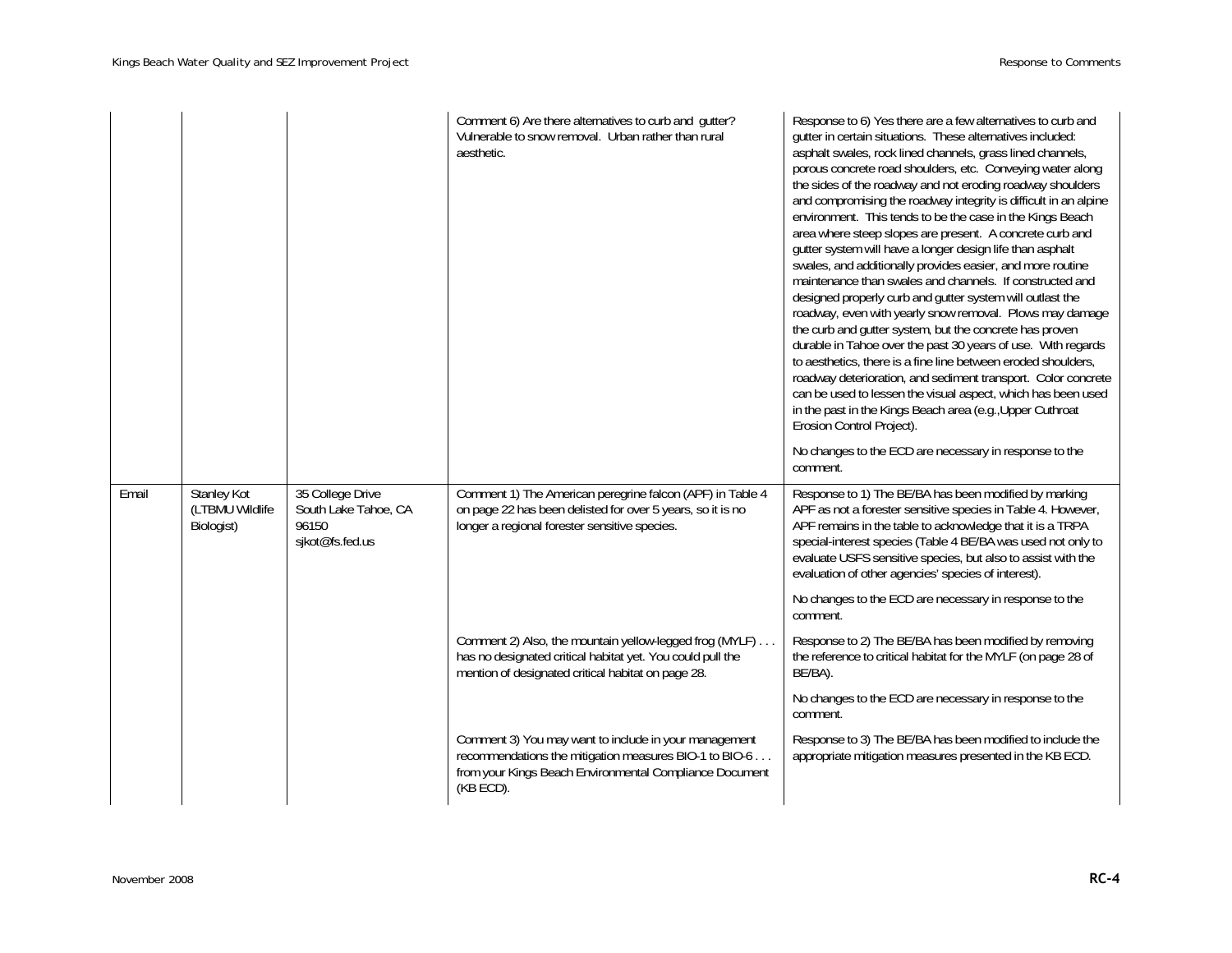|       |                                                            |                                                                                        | Comment 4) And in the reference section, USDA Forest<br>Service (USFS). 1988. Land and Resources Management<br>Plan Management Plan. Forest Service, Region 5, Lake<br>Tahoe Basin Management Unit. S. Lake Tahoe, CA.<br>Comment 5) You could also include your Kings Beach<br>Environmental Compliance Document in the reference section.                                                                                                                                                                                                                                                                                                                                                                                                                                                                                                                                                                                                                                                                                                                                                                                                                 | Response to 4) The BE/BA has been modified to remove the<br>redundant "Management Plan" typo in the references section.<br>No changes to the ECD are necessary in response to the<br>comment.<br>Response to 5) The BE/BA has been modified to include the<br>KB ECD in the references section.<br>No changes to the ECD are necessary in response to the<br>comment.                                                                                                                                                                                                                                                                                                                                                                                                                                                                                                                                                                                                                                                                                                                                                                                                                                                                                                                                                                                                                                                                                                      |
|-------|------------------------------------------------------------|----------------------------------------------------------------------------------------|-------------------------------------------------------------------------------------------------------------------------------------------------------------------------------------------------------------------------------------------------------------------------------------------------------------------------------------------------------------------------------------------------------------------------------------------------------------------------------------------------------------------------------------------------------------------------------------------------------------------------------------------------------------------------------------------------------------------------------------------------------------------------------------------------------------------------------------------------------------------------------------------------------------------------------------------------------------------------------------------------------------------------------------------------------------------------------------------------------------------------------------------------------------|----------------------------------------------------------------------------------------------------------------------------------------------------------------------------------------------------------------------------------------------------------------------------------------------------------------------------------------------------------------------------------------------------------------------------------------------------------------------------------------------------------------------------------------------------------------------------------------------------------------------------------------------------------------------------------------------------------------------------------------------------------------------------------------------------------------------------------------------------------------------------------------------------------------------------------------------------------------------------------------------------------------------------------------------------------------------------------------------------------------------------------------------------------------------------------------------------------------------------------------------------------------------------------------------------------------------------------------------------------------------------------------------------------------------------------------------------------------------------|
| Email | Shana Gross<br>(LTBMU<br>Botanist/Rare<br>Plant Ecologist) | 35 College Drive<br>South Lake Tahoe, CA<br>96150<br>530.543.2752<br>segross@fs.fed.us | Comment 1) Page 2 and 11: you separate USFS R5 sensitive<br>species and LTBMU sensitive species. The LTBMU sensitive<br>species are a subset of the R5 sensitive species and so are<br>one and the same - these two bullets should be combined<br>really you are analyzing for LTBMU R5 sensitive species since<br>you are not addressing all R5 species<br>Comment 2) Tahoe yellow cress (TYC) for Kings beach: this is<br>discussed on page 4, 16, and 19. I understand you were<br>unable to survey due to access; however there are annual<br>surveys done for TYC through the TYC working group. The<br>latest report has that 3 TYC plants were observed on Kings<br>Beach in 2003. So while this is a heavily used area, plants<br>have been observed, although probably only observed this<br>one year due to use I think because surveys were not<br>conducted by you and will not be conducted until project<br>implementation you need to include what has been done by<br>others. Of course you will still want to do surveys even though<br>they have been done since this is a candidate so all of the<br>additional survey language is good. | Response to 1) The Vegetation BE and Wildlife BE/BA have<br>been modified to remove the bullet point referring to "all R5<br>species."<br>No changes to the ECD are necessary in response to the<br>comment.<br>Response to 2) The Tahoe Yellow Cress Working Group<br>(Stanton, et al., 2007) reported three occurrences of this<br>species at Kings Beach in 2002; however, every subsequent<br>year through 2006 (the last year for which data is available),<br>no occurrences were found at Kings Beach. Nonetheless,<br>potential Tahoe yellow cress habitat will be surveyed in<br>accordance with agency protocol before Project designs are<br>finalized. If any occurrences of this species are found, the<br>Project design will be modified as needed to avoid direct<br>impacts. Temporary fence will also be erected as appropriate<br>to protect any occurrences until Project activities are<br>concluded.<br>The BE has been modified to include the above statement.<br>Reference: Stanton, A. E. and B. M. Pavlik. 2007.<br>Implementation of the Conservation Strategy for Tahoe Yellow<br>Cress (Rorippa subumbellata). 2006 Annual Report<br>(Appendix C). BMP Ecosciences, San Francisco, CA,<br>prepared for Tahoe Yellow Cress Adaptive Management<br>Working Group and Executive Committee, January 2007.<br>Online: http://heritage.nv.gov/reports/rosu_annrep_2006_C.pdf<br>No changes to the ECD are necessary in response to the<br>comment. |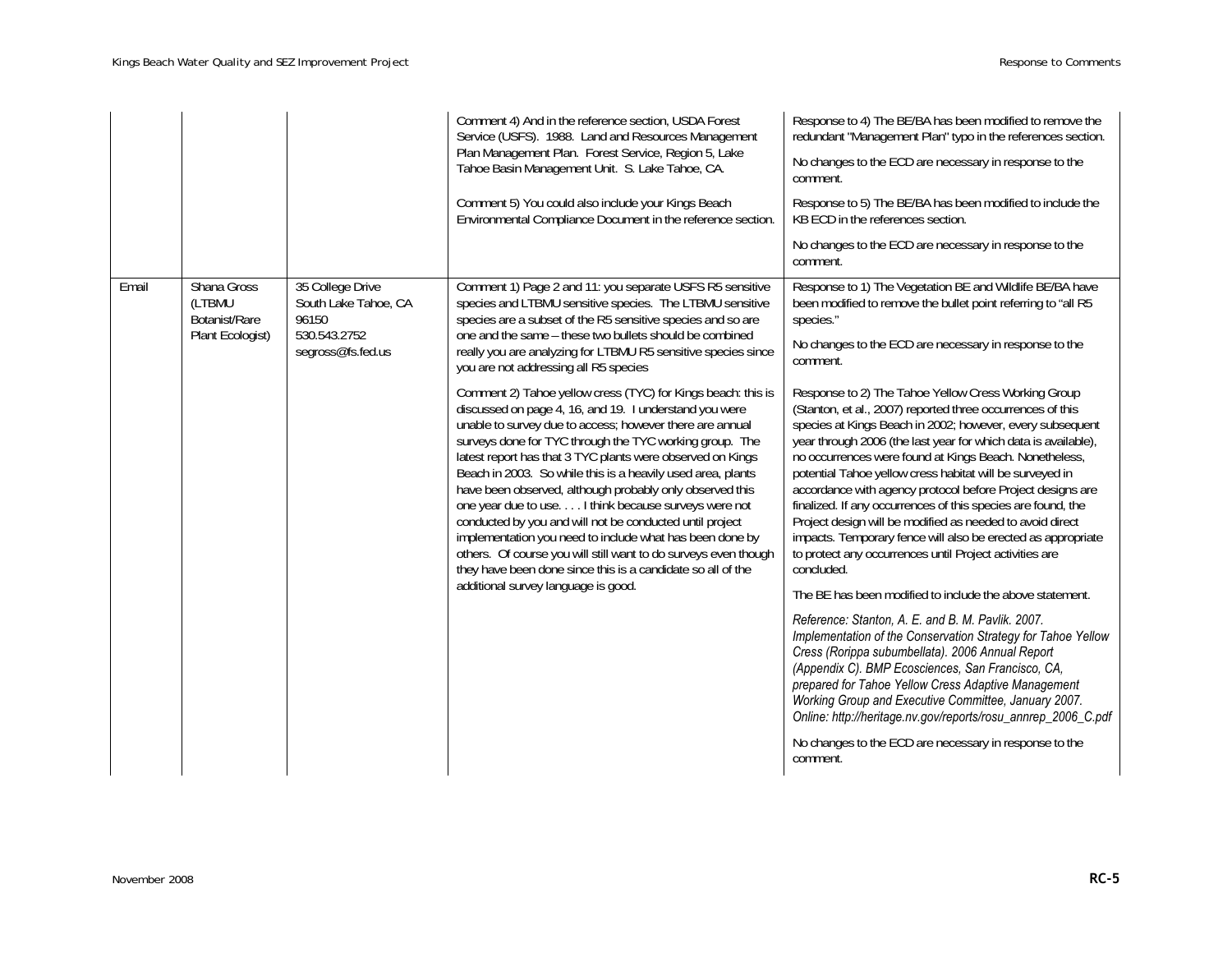Comment 3) Another thing I realized is that if TYC surveys were not conducted than this section of the project was probably not surveyed for weeds? Is this correct? If this wasn't surveyed for weeds than that needs to be stated in the risk assessment and surveys need to be conducted pre implementation due to both bull thistle and mullein being present at a lot of beach sites. (Sorry I know we thought the risk assessment was complete, but this wasn't clear in there – just this one added pre-survey language is all it needs though)

Comment 4) FS special interest species plant are not supposed/allowed to be included in the BE/BA. If these species are found they require a separate report, if they are not found than [sic] no report is necessary as long as we are aware that they were surveyed for. You will need to fix this throughout the plant portion of the document to remove reference to these species

Response to 3) The Noxious Weed Risk Assessment states that pre-construction surveys for listed noxious or invasive weeds will occur in areas to be disturbed by Project activity, and weed mitigation measures will apply to any weed infestations identified within fifty (50) feet of planned Project activities. This includes the beach sites. The Noxious Weed Risk Assessment has been modified to include language to this effect.

No changes to the ECD are necessary in response to the comment.

Response to 4) The BE has been modified to remove all references to Forest Service Species of Interest. Note, surveys included Forest Service Species of Interest; none were found.

No changes to the ECD are necessary in response to the comment.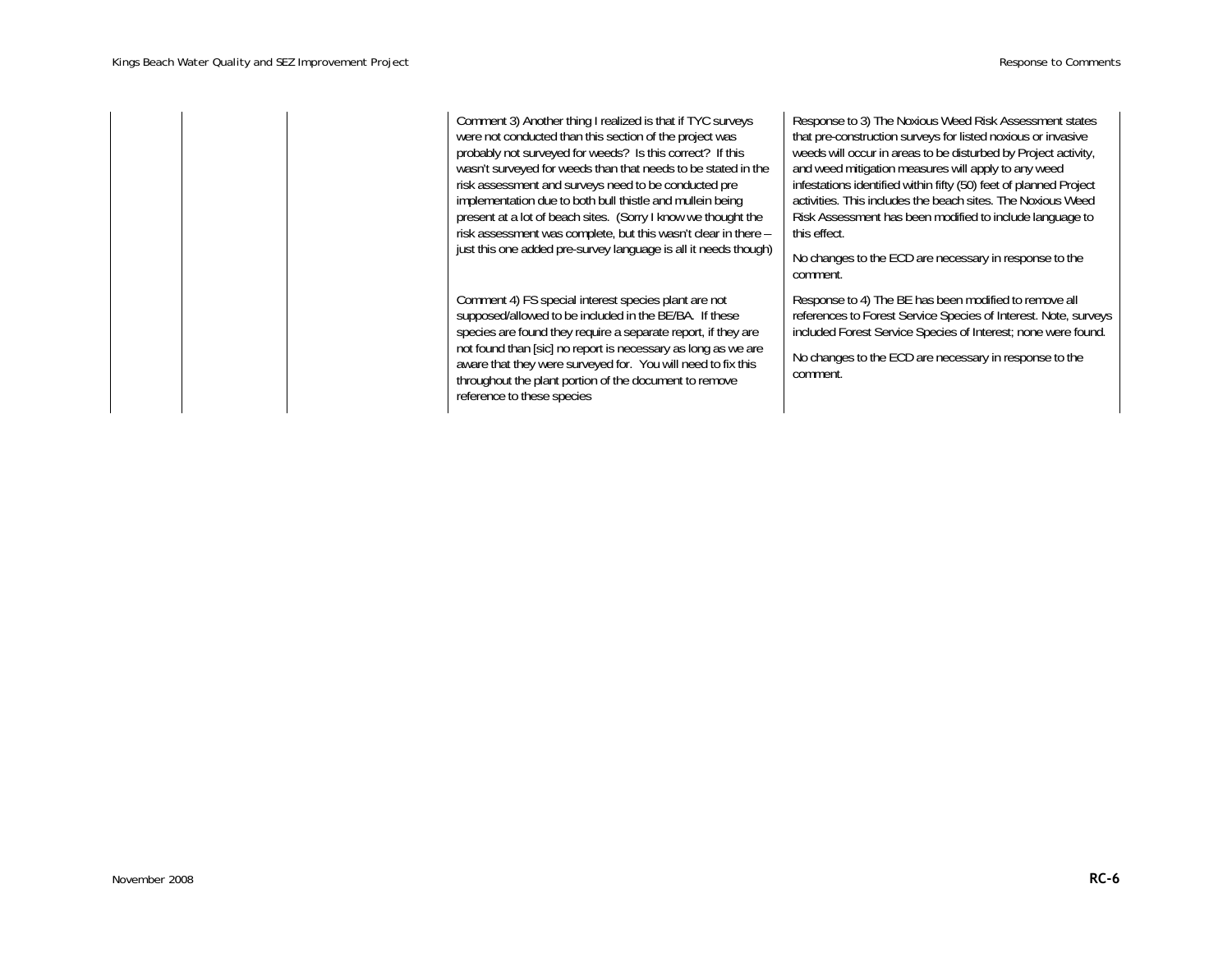|  | Comment 5) In table 2, be clear as to why the species you<br>determine do not have habitat in the project don't. It seems to<br>me that Epilobium howellii, Lewisia kelloggii, and<br>Dendrocollybia could all have potential in the project area                                                  | Response to 5) Epilobium howellii is known from wet<br>meadows and mossy seeps at 6,500 to 9,000 ft in subalpine<br>coniferous forest. Wet habitats in the Project area are outside<br>the elevation range.                                                                                                                                                                                                                                                                                                                                                                                                                                                                                                                                                                      |  |
|--|----------------------------------------------------------------------------------------------------------------------------------------------------------------------------------------------------------------------------------------------------------------------------------------------------|----------------------------------------------------------------------------------------------------------------------------------------------------------------------------------------------------------------------------------------------------------------------------------------------------------------------------------------------------------------------------------------------------------------------------------------------------------------------------------------------------------------------------------------------------------------------------------------------------------------------------------------------------------------------------------------------------------------------------------------------------------------------------------|--|
|  | (especially the Epilobium); however since I wasn't there I do<br>not know. When I read the project habitat descriptions and<br>combine with the species habitat descriptions I do not see why<br>they are not present. This can be documented in table 2 to be<br>clear so there are no questions. | Lewisia kelloggii occurs on exposed ridge tops or flat open<br>spaces with widely spaced trees and sandy granitic to erosive<br>volcanic soil. The Project area contains no habitat meeting<br>those specifications.                                                                                                                                                                                                                                                                                                                                                                                                                                                                                                                                                             |  |
|  |                                                                                                                                                                                                                                                                                                    | Dendrocollybia racemosa is a mushroom that grows on other<br>decayed mushrooms or occasionally in mixed hardwood-<br>coniferous duff, usually within old growth stands. The Project<br>area was effectively stripped of timber in the mid- to late-<br>1800's by commercial logging, making stands of old growth<br>forest uncommon in the present day. Nonetheless, individual<br>late-seral/old growth (LSOG) trees do exist in the Project area.<br>Upon review of the habitat requirements for Dendrocollybia<br>racemosa, Table 2 of the BE has been modified to indicate the<br>potential for this species to occur, although habitat conditions<br>severely limit the potential for occurrence. Note,<br>dendrocollybia racemosa was not found during Project<br>surveys. |  |
|  |                                                                                                                                                                                                                                                                                                    | Table 2 has also been modified to include rationale for each<br>"No" response to the question of whether a given species has<br>potential to occur in the Project area.                                                                                                                                                                                                                                                                                                                                                                                                                                                                                                                                                                                                          |  |
|  |                                                                                                                                                                                                                                                                                                    | No changes to the ECD are necessary in response to the<br>comment.                                                                                                                                                                                                                                                                                                                                                                                                                                                                                                                                                                                                                                                                                                               |  |
|  | Comment 6) Table 3: please check the spelling in this table<br>while reading over it I caught several spelling errors and there                                                                                                                                                                    | Response to 6) The BE has been modified to reflect the<br>typographical corrections.                                                                                                                                                                                                                                                                                                                                                                                                                                                                                                                                                                                                                                                                                             |  |
|  | could be more that I did not catch:<br>-Descurainia is missing the "c"<br>-Convolvulus is the correct spelling<br>-Amelanchier is the correct spelling<br>-Erysimum should be E. capitatum var. perenne (perenne is<br>not the species)                                                            | No changes to the ECD are necessary in response to the<br>comment.                                                                                                                                                                                                                                                                                                                                                                                                                                                                                                                                                                                                                                                                                                               |  |